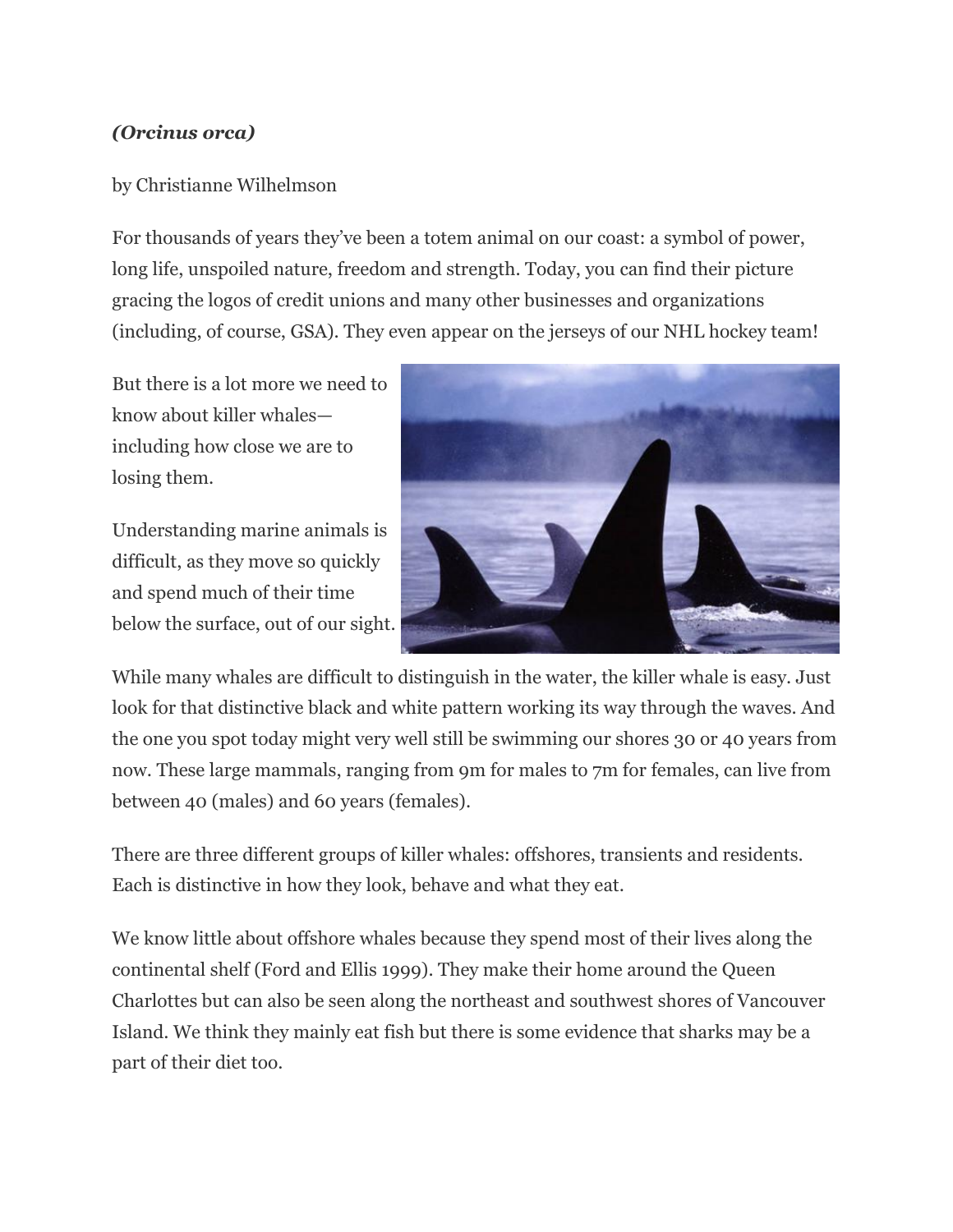Transients stick to the coastlines, moving from Southeast Alaska to California and living in small isolated groups rather than large pods. Because they feed on marine mammals and require stealth to hunt, they travel in silence. Their diet includes seals, sea lions, porpoises, dolphins, as well as other whales, and there is some evidence they also eat deer, bear and moose, along with the occasional seabird. A 1999 survey estimated there were 216 transients (Ford and Ellis 1999).

Resident whales are the ones we know best. There are two separate populations in our region: the northern and southern residents. The northern residents live in the area from central Vancouver Island to southern Alaska, and number about 200 whales. The southern residents range from northern Washington to southern British Columbia.

Though their home ranges overlap, these two communities have not been seen in the same area at the same time in over 30 years and have never been known to communicate or interact with each other.

Unlike transients, resident whales are fish eaters, feeding mostly on Chinook salmon because of its high fat content, but also eating coho, sockeye, pink, chum and steelhead.

Resident killer whales are very social, living within pods or groups led by a matriarch. The matriarchs travel flanked by their children, including their sons, who stay with their mothers for their entire lives. The pods can contain between 4–12 individuals and include as many as 4 generations.

Besides their importance in the marine ecosystem, the southern residents are a great source of enjoyment for humans. But we're in imminent danger of losing them.

Their population has declined by 20% over the last six years, and now numbers only 79 individuals (Ford 2002). In Canada, they are listed as endangered COSEWIC, November 2001).

The southern residents are at risk for many reasons. They are a very small group that grows slowly and does not breed with other whale groups, not even the northern residents, despite their biological and cultural likeness. They reach sexual maturity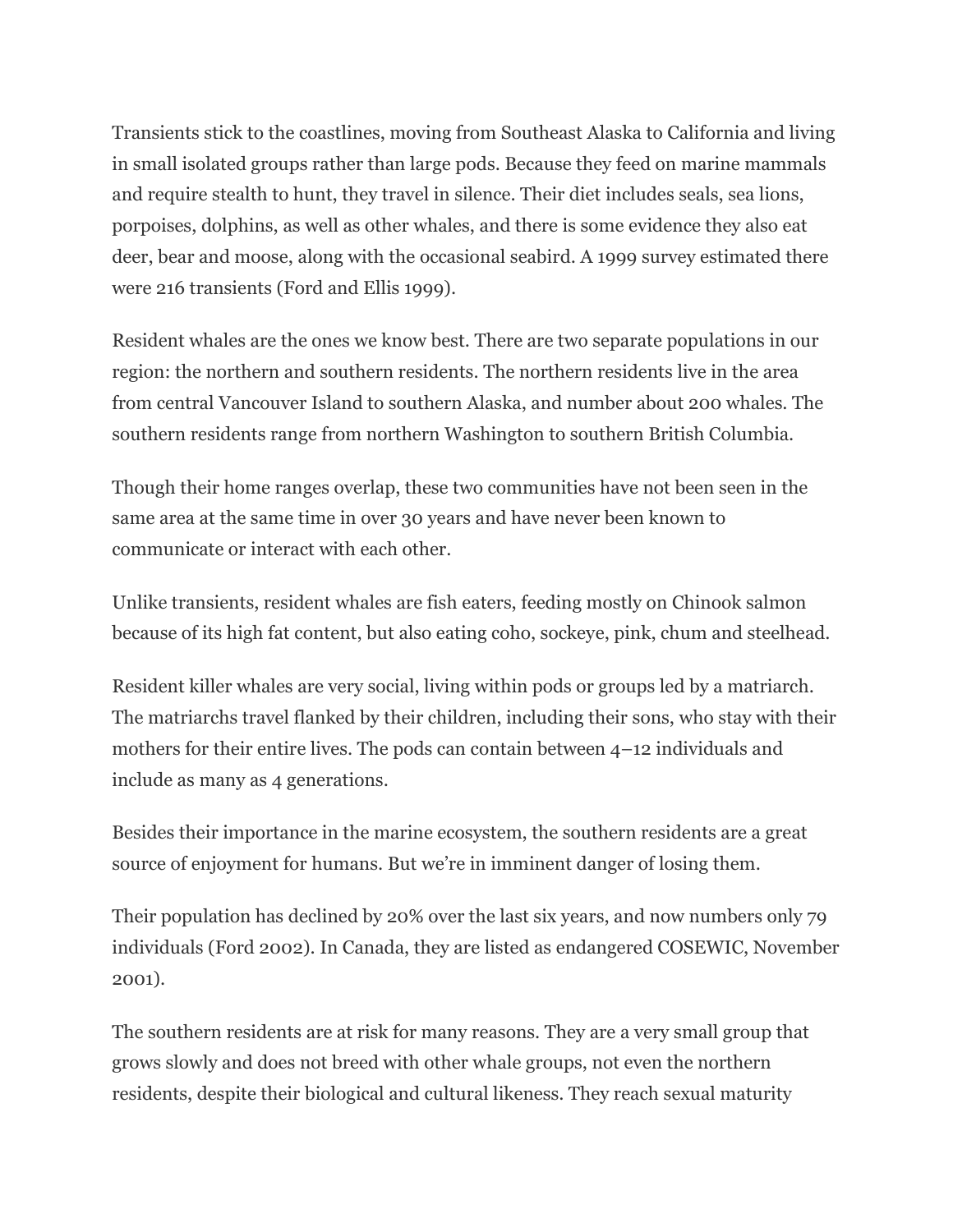between 12-15 years of age and only have offspring on average every 5 years. This means that the loss of any one individual is devastating, and it magnifies the impacts of any threat to their population.

The largest source of stress is human activity, because the southern Strait of Georgia has the greatest amount of human activity anywhere along the BC coast (Taylor 2001).

Being at the top of the food chain is a major disadvantage for these whales because of the amount of persistent organic pollutants that are finding their way into Georgia Strait. These toxins come from a wide variety of sources including pulp effluent, mining wastes, sewage and urban runoff. They accumulate in the fish that the whales eat, then build up in the whales' blubber. In fact, whales that have washed up on our shores recently are so filled with chemicals such as PCBs that the bodies are considered toxic waste.

The precise impacts of these toxins are still uncertain. After all, unlike smaller creatures, we can't isolate them in a lab to determine direct cause and effect. But, like studies on rats that help us to determine health impacts on humans, we can extrapolate a lot from research done on other mammals. We know that the levels of toxins in killer whales are enough to cause negative health impacts on other species such as the harbour seal. Toxins at these levels can compromise the immune and endocrine systems, which regulate everything from growth to sexual function.

A major oil spill in our region could spell disaster for the whales. Two years ago, scientists studying the decline of the southern resident population used computer modelling to conclude that there is at least an 81% chance of extinction for these whales within the next 300 years—and that if there is just one major oil spill every 100 years, the risk of extinction rises to 94%.

Another threat is the growing vessel traffic, including the potential impact of so many people who love to watch whales. Boats, especially motorized vessels, that approach too often and too close can interrupt communication between animals. Killer whales are utterly dependent on their sense of sound: they use a rapid series of clicks as